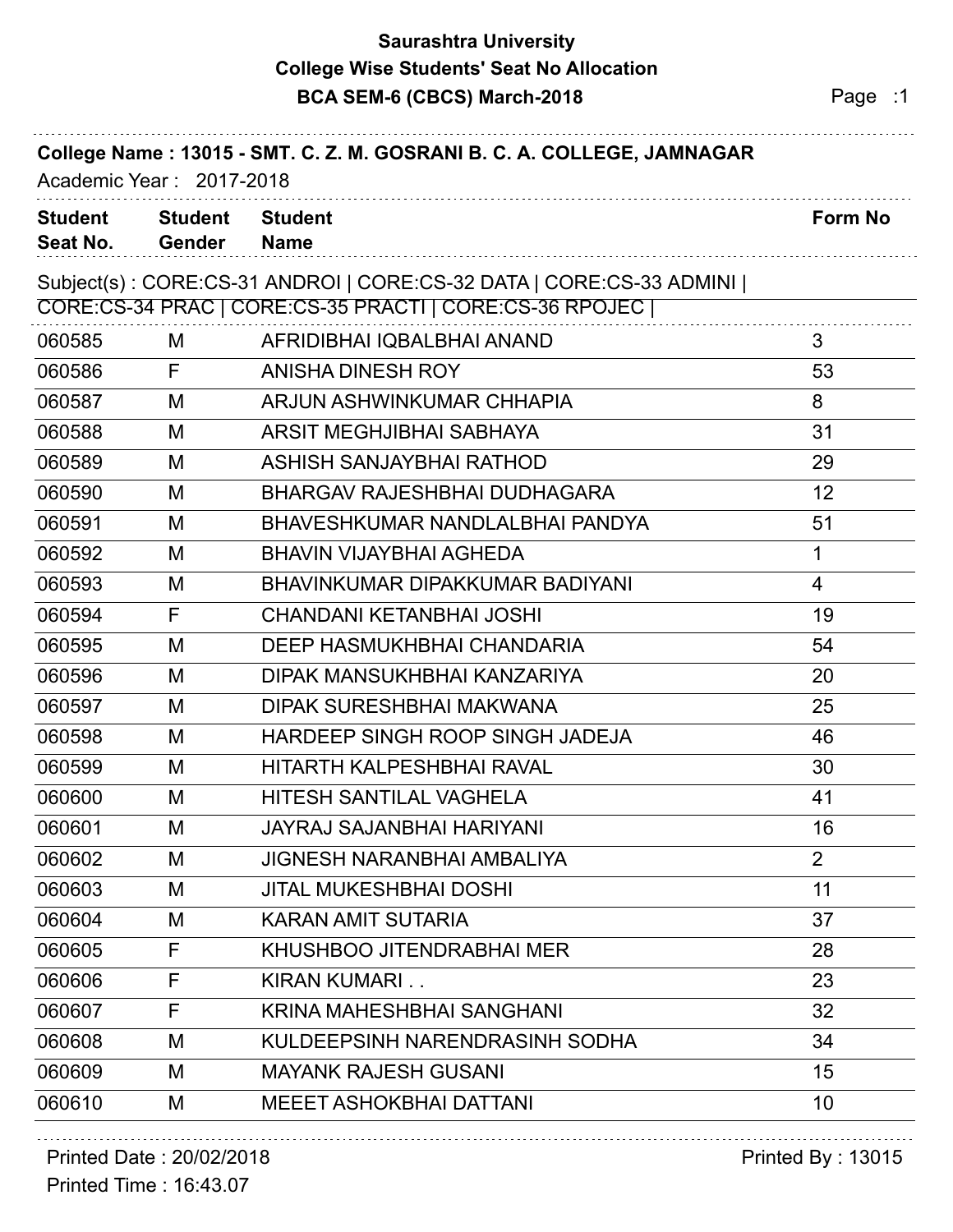## **Saurashtra University BCA SEM-6 (CBCS) March-2018 Page :2 College Wise Students' Seat No Allocation**

| <b>Student</b><br>Seat No. | <b>Student</b><br><b>Gender</b> | <b>Student</b><br><b>Name</b>       | <b>Form No</b>  |
|----------------------------|---------------------------------|-------------------------------------|-----------------|
| 060611                     | М                               | MEENAKSHI RAJENDRAKUMAR YADAV       | 43              |
| 060612                     | М                               | <b>MEET VINODBHAI DHINOJA</b>       | 45              |
| 060613                     | M                               | MILAN DEVJIBHAI VALA                | 42              |
| 060614                     | F                               | MONIKA MANSUKHBHAI KAPURIYA         | 21              |
| 060615                     | F                               | NIRALI HASMUKHBHAI CHAUHAN          | $6\phantom{1}6$ |
| 060616                     | M                               | NIRAV VIJAYBHAI MANDLI              | 27              |
| 060617                     | M                               | NITINKUMAR HARSHDBHAI SOJITRA       | 35              |
| 060618                     | М                               | PARAS KUMAR SHANTILAL CHHEDA        | 9               |
| 060619                     | М                               | PARTH DEEPAK BHEDA                  | 5               |
| 060620                     | M                               | PARTH JITENDRABHAI VADOR            | 47              |
| 060621                     | M                               | PRUTHVIRAJSINH ANOPSINH JADEJA      | 17              |
| 060622                     | M                               | RAHUL CHAMANBHAI LUNAGARIYA         | 24              |
| 060623                     | M                               | RAJKUMAR ASHOKKUMAR TANWANI         | 38              |
| 060624                     | F                               | RAKSHIKA DILAWAR SINGH SIGROHA      | 44              |
| 060625                     | M                               | RAMIZ HAMID BHAI SAYANI             | 33              |
| 060626                     | M                               | RATANRAJSINH JANAKSINH JADEJA       | 52              |
| 060627                     | F                               | REEMA VIJAY KUMAR BHARTI GOSWAMI    | 14              |
| 060628                     | M                               | <b>SACHIN KHATRI</b>                | 22              |
| 060629                     | F                               | <b>SNEHA DIPAK JHAVERI</b>          | 18              |
| 060630                     | F                               | <b>TWINKLE KALPESHKUMAR SOLANKI</b> | 36              |
| 060631                     | F                               | UPASANA NATHABHAI CHAVDA            | $\overline{7}$  |
| 060632                     | M                               | <b>VATSAL NITINBHAI MANDAVIYA</b>   | 26              |
| 060633                     | M                               | <b>VISHAL JAYSUKHBHAI GOHIL</b>     | 13              |
| 060634                     | M                               | <b>VISHAL RANJITSHIH VADHER</b>     | 39              |
| 060635                     | M                               | YOGIRAJSINH ANIRUDDHSINH VADHER     | 40              |

## Subject(s) : CORE:CS-31 ANDROI | CORE:CS-32 DATA | CORE:CS-33 ADMINI |

|           |     |                 | vu        |
|-----------|-----|-----------------|-----------|
| .<br>าคกค | ΙVΙ | Δ<br>INK.<br>יי | $ -$<br>~ |

Printed Date : 20/02/2018 Printed By : 13015

Printed Time : 16:43.07